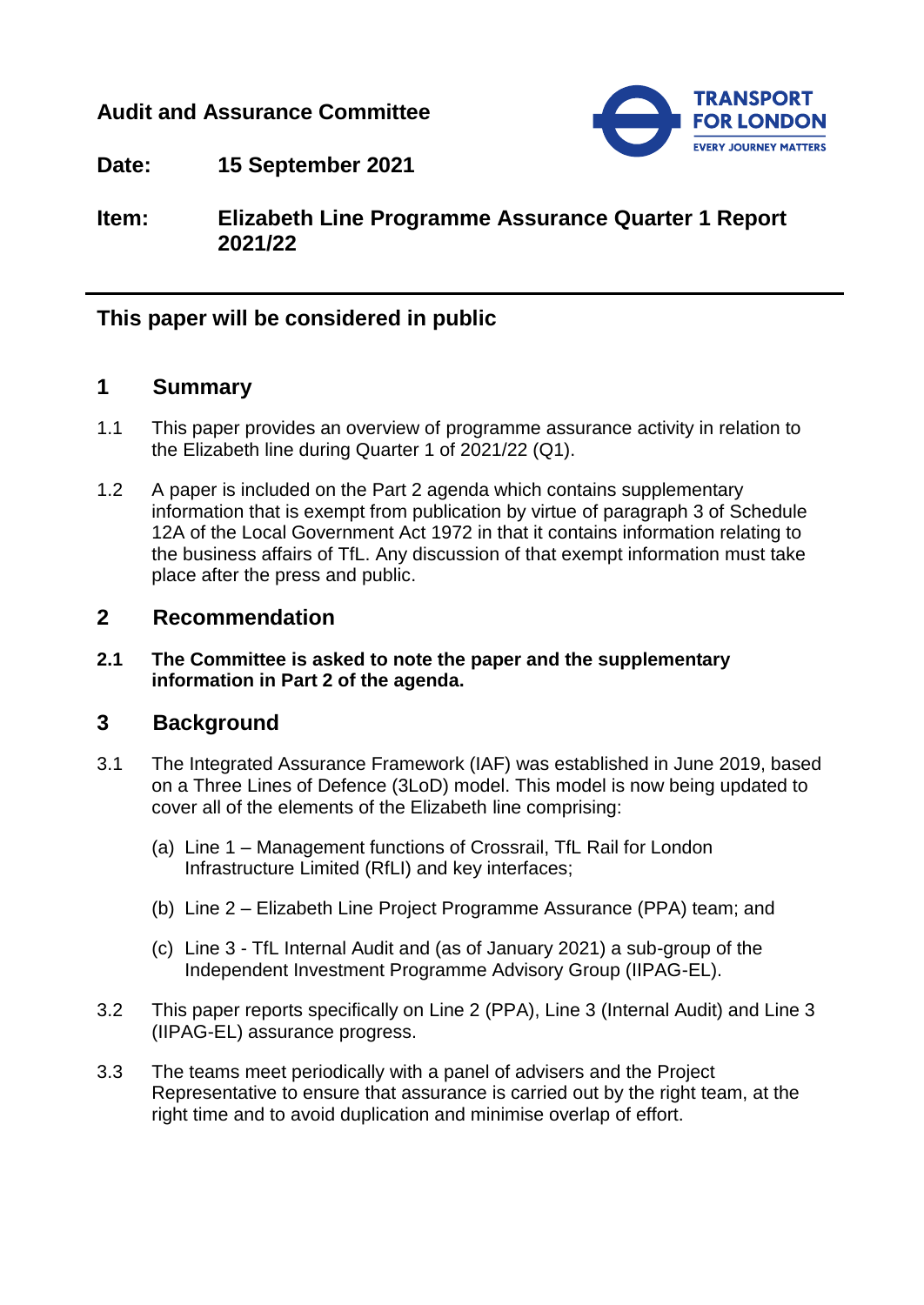# **4 Line 2 (PPA) Assurance**

- 4.1 As part of the transition arrangements between TfL and Crossrail, LoD2 is in the process of transferring to TfL's Risk and Assurance Directorate. Their work is being expanded to cover all the Elizabeth line entities. This is also in line with recommendations from the Independent Project Authority and IIPAG and will mean that all independent assurance is managed under one function. Further details of how this will work in practice are set out in Appendix 1.
- 4.2 Overall, the Elizabeth line is now at a more mature level of readiness and while there are a number of performance and reliability issues to be addressed, there is increased confidence that the railway is on track to revenue service, and the question is now one of precise timing.
- 4.3 LoD2 assurance continues to be undertaken, principally, on a real-time, continual assurance basis, through participation in project meetings and related activities, and providing real-time feedback to the project teams. Formal reporting is through the LoD2 Periodic Assurance Review (PAR) Reports.
- 4.4 Since the last meeting of the Committee, LoD2 has issued PAR Reports covering Periods 1, 2, 3 and 4 2021/22, which have provided input to the periodic Integrated Assurance Report to the Elizabeth Line Delivery Group and the Elizabeth Line Committee.
- 4.5 In relation to the timeline to complete, based upon our Period 4 assessment, it is the opinion of LoD2 assurance that the schedule for completing Crossrail is under significant pressure but the publicised opening timeframe of 'first half of 2022' currently remains intact.
- 4.6 Regarding cost to complete, current costs and financial commitments are still within the approved budget. Costs to complete the works remain under pressure but cost reduction work is ongoing.
- 4.7 On completion of the works, the project has continued to make significant progress over the last quarter, key progress highlights including:
	- (a) Trial Running in the Central Operating Section has stepped-up from four trains-per-hour (tph) to eight tph and then 12 tph;
	- (b) stations progress has seen significant steps forward with the transfer of responsibility for six stations to their respective Infrastructure Manager; three stations to Rail for London (Infrastructure) Limited – Paddington, Woolwich and Custom House; and three stations to London Underground – Tottenham Court Road, Farringdon and Liverpool Street; and
	- (c) maintenance productivity and access have increased substantially and are on an improving trajectory to support projected revenue service requirements.
- 4.8 The operational performance of the Trial Running railway is still highly variable, typically seeing delays and interruption of planned services due to reliability and functional issues. Identification and resolution of such issues is an essential, anticipated part of the commissioning, integration, and testing process toward achieving acceptable levels of passenger service.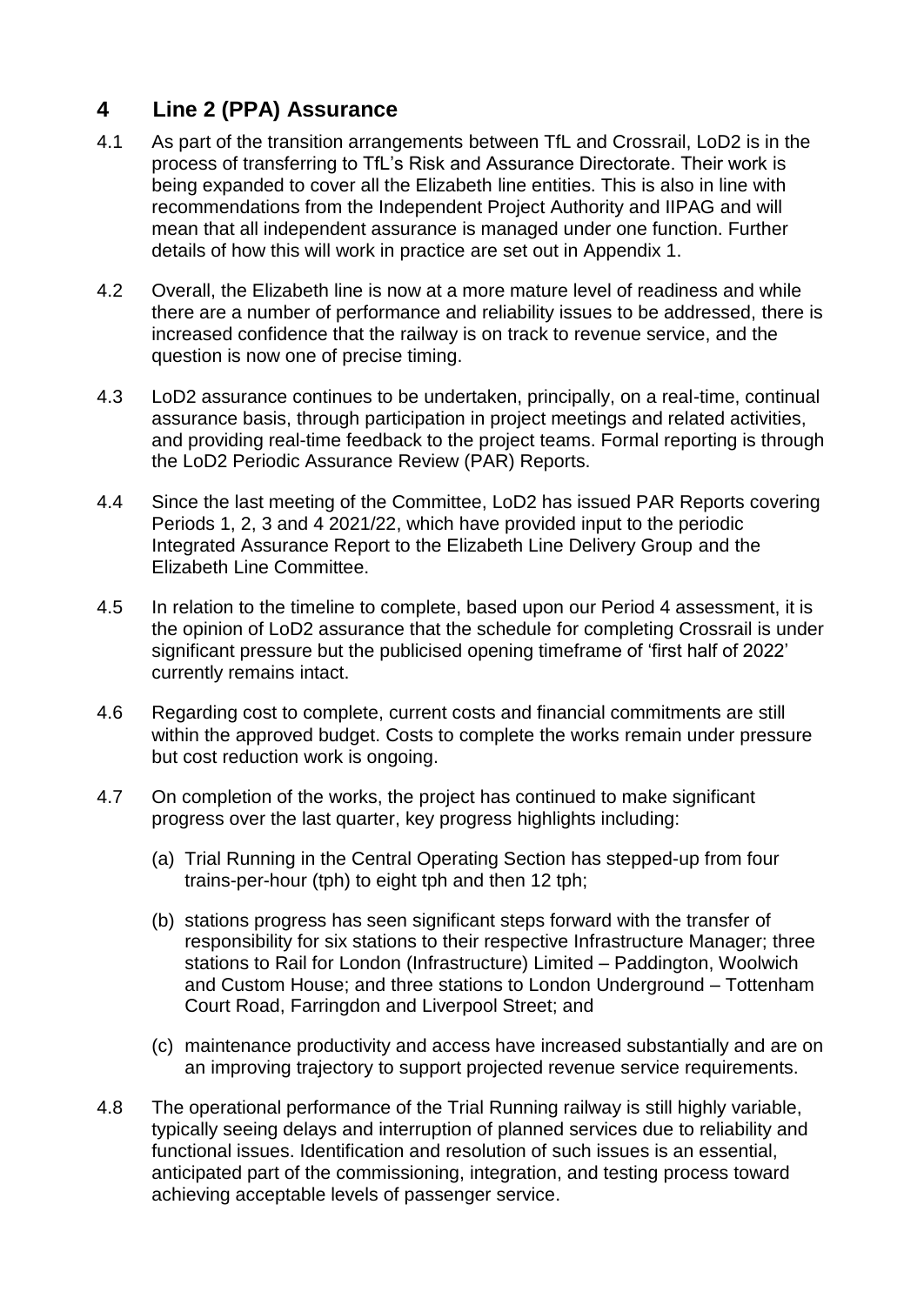- 4.9 A key feature, therefore, of Crossrail's current work to deliver a passenger-ready level of service reliability is its on the expeditious management of the process of identifying, diagnosing, attributing and implementing solutions across one or more contractors. Key indicators of Crossrail's performance in this respect should therefore start to include the average fault identification and diagnosis interval and the overall fault-to-fix cycle time. LoD2 are working with Crossrail to help develop these measures.
- 4.10 Planned LoD2 assurance activity is set out as part of the 3LoD Assurance Forward Look provided in Appendix 2 to this paper.

## **5 Line 3 (TfL Internal Audit) Assurance**

- 5.1 The Crossrail Internal Audit Plan for 2021/22 was approved by the Crossrail Audit and Assurance Committee on 16 March 2021.
- 5.2 In Q1 we issued two reports, have four in progress which will be completed in Q2 and have four audits starting in Q2.

#### **Audit Delivery**

- 5.3 Summary information of the two reports issued in Q1 are set out below.
- 5.4 The Management of Staff Costs audit was found to be 'Requires Improvement' and has issues relating to inconsistencies in the approval of contract extensions and verification of timesheets, staff changes are not consolidated at Directorate level and Conflicts of Interest declarations did not cover all levels of personnel. Actions have been agreed with the management team and dates agreed by which they will be rectified.
- 5.5 The Demobilisation of Tier 1 contractors audit looked at the strategy of demobilising Tier 1 contractors early and it was found to be 'Well Controlled'. As early demobilisation had not been put into practice, it was not possible to test the effectiveness of the strategy at that time. In order to do so, a new audit was added to the 2021/22 plan in Q1 to look at effectiveness, this is one of the audits that will complete in Q2.
- 5.6 A full list of audit reports issued during Q1 is included as Appendix 3. Audits in progress at the end of Q1 is included as Appendix 4, work planned to start in Q2 is included as Appendix 5, and details of changes to the Audit Plan is included as Appendix 6.

#### **Management Actions**

5.7 There were no actions overdue.

#### **Changes to the Audit Plan**

5.8 Line of Defence 3 (LoD3) (TfL Internal Audit) regularly review and update the Audit Plan throughout the year, in liaison with management, to reflect changing business priorities. There were three changes to the plan in Q1.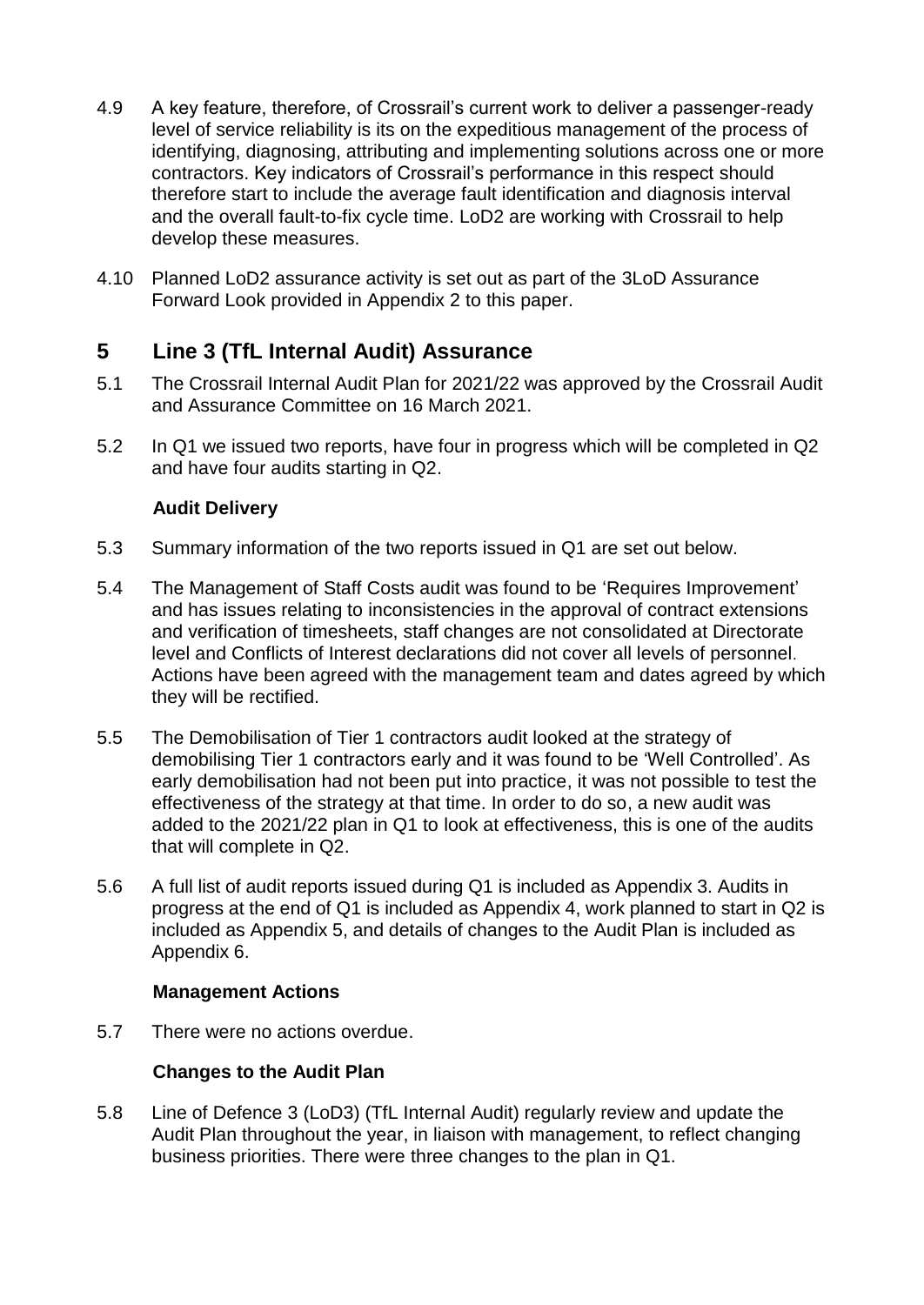5.9 One audit covering Trial Running was cancelled in Q1 as it was felt other lines of defence such as IIPAG and the PPA team were better placed to do that work and avoid duplication. Two new audits were added to the plan to cover management requests and to undertake the second audit on Tier 1 demobilisation.

# **6 Line 3 (IIPAG-EL) Assurance**

- 6.1 The terms of reference of the IIPAG-EL sub-group require the group to provide a look ahead of its proposed areas of interest and work. The work plan has been integrated into the overall Integrated Audit and Assurance Plan, which is maintained by LoD2 and is reviewed and coordinated regularly within the Crossrail Programme Assurance Group coordinated by LoD2/ PPA. Progress with the three main areas of focus is summarised as follows:
	- (a) Baseline 1.2 (BL1.2) the sub-group has received regular updates from LoD2, the Project Representative and other stakeholders with a particular interest in the transition period between Trial Running and Trial Operations but at the time of writing, we understand the BL1.2 products are still in development and are not yet available to review;
	- (b) supporting the work of the Railway Assurance Board Crossrail (RAB-C) and its successor, the Integrated Technical Assurance Panel (ITAP) – the subgroup has engaged with RAB-C and ITAP, gaining an understanding of the planning arrangements and implications for closing out the remaining assurance dependencies; and
	- (c) digital railway the sub-group has completed its review of this area including an assessment of cyber security concerns and the report will be issued in Q2.
- 6.2 Work in these areas does not seek to duplicate other assurance that is happening elsewhere, but to provide and establish a degree of confidence in these critical areas for getting the railway into passenger service.
- 6.3 The overall assessment by LoD3 (IIPAG-EL sub-group) is that the overall assurance framework has continued to operate effectively over the last quarter. We note the progress responding to our recommendations in our January 2021 report into effectiveness of programme assurance.

# **7 Infrastructure and Projects Authority Critical Friend Review**

- 7.1 The Infrastructure and Projects Authority (IPA) is the Government's centre of expertise for infrastructure and major projects reporting to the Cabinet Office and HM Treasury. The IPA conducts regular independent reviews of selected major UK projects.
- 7.2 In November 2020, the IPA conducted a follow-up critical friend review of Crossrail and recommended seven actions of which four are complete and the remaining three are being addressed progressively as part of Crossrail's delivery and completion programme.